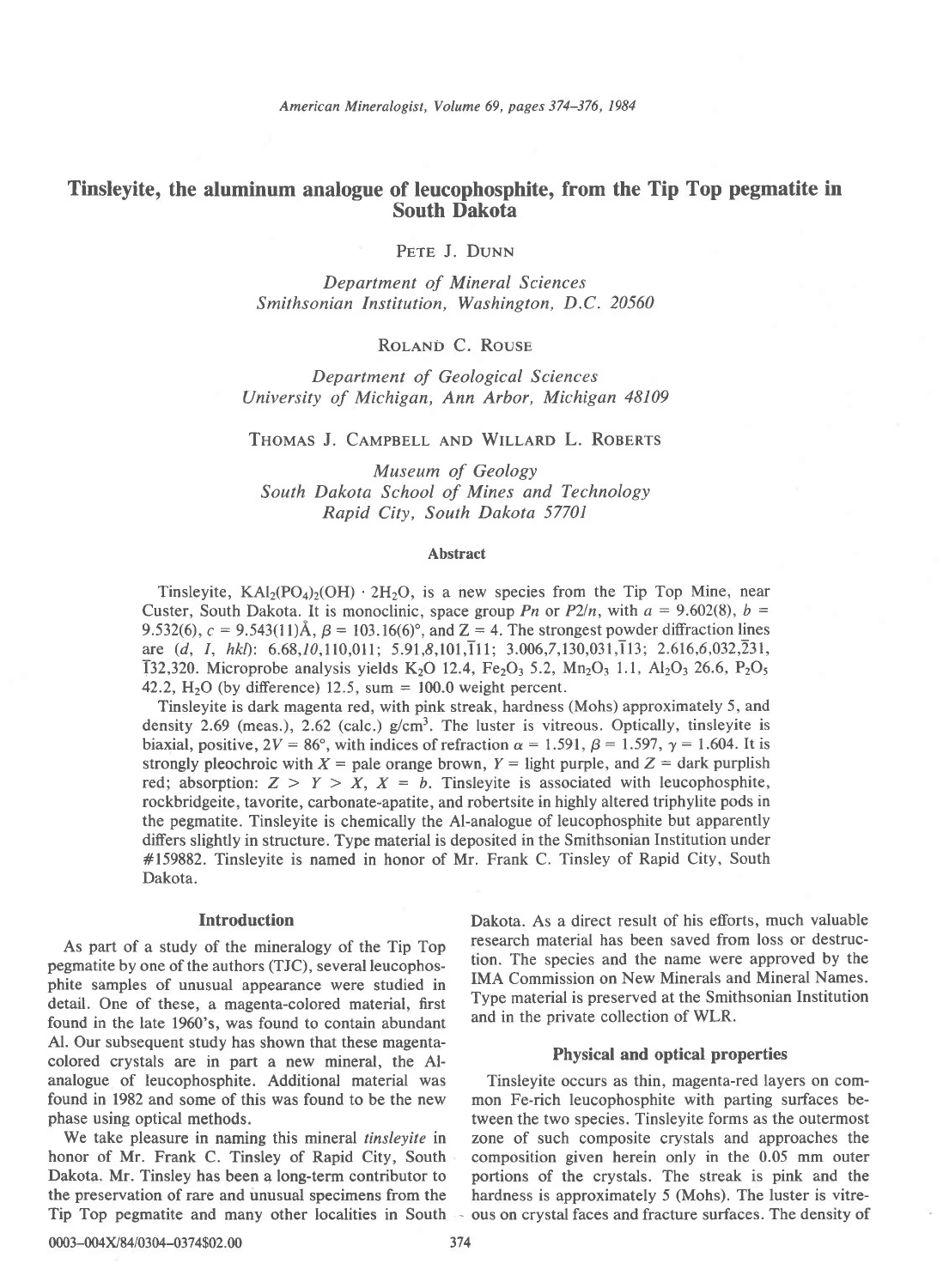crystal face is  $(101)$ .

the outermost, most Al-rich, zone of tinsleyite is 2.69(5)  $g/cm<sup>3</sup>$ , as determined using heavy liquid methods. This compares well with the calculated density of 2.62 g/cm<sup>3</sup>. There is no visible fluorescence in ultraviolet radiation. Tinsleyite is brittle. The red color of tinsleyite (and some associated leucophosphite) is ascribed to trivalent manganese, as noted under "Chemistry."

Tinsleyite is biaxial, positive,  $2V = 86^{\circ}$  (measured and calculated), with indices of refraction  $\alpha = 1.591$ ,  $\beta =$ 1.597, and  $\gamma$  = 1.604 (all  $\pm$ 0.003). Tinsleyite is strongly pleochroic with  $X =$  pale orange-brown,  $Y =$  light purple, and  $Z =$  dark purplish red; absorption is  $Z > Y > X$  and the orientation is  $X \parallel b$ . Dispersion is indiscernible due to the intense pleochroism. Color zoning is apparent in most crystals examined. Calculation of the Gladstone-Dale relationship using the constants of Mandarino (1981) yields  $K_C = 0.216$  for the chemical composition and  $K_P =$ 0.222, indicating excellent compatibility of the chemical and physical data.

The above description applies to the holotype material, and it must be emphasized that not all the magentacolored material examined was tinsleyite. Some of the material was essentially pure leucophosphite with only traces of Al, and the dark red color of tinsleyite is, therefore, not a useful diagnostic property. Optical examination, emphasizing indices of refraction, and X-ray powder difraction data are the most reliable means for the difierentiation of these two closely-related species in those cases where chemical analysis is not possible.

#### **Chemistry**

Tinsleyite was chemically analyzed using an ARL-SEMe electron microprobe utilizing an operating voltage of 15 kV and a sample current of 0.025  $\mu$ A, measured on brass. The standards used were microcline (K), montgomeryite (P,Al), manganite (Mn), and maricite (Fe). The data were corrected using standard Bence-Albee factors. A wavelength-dispersive microprobe scan indicated the absence of other elements with atomic number greater than 8. The resultant analysis is:  $K_2O$  12.4,  $Fe_2O_3$  5.2,  $Mn_2O_3$  1.1, Al<sub>2</sub>O<sub>3</sub> 26.6, P<sub>2</sub>O<sub>5</sub> 42.2, H<sub>2</sub>O (by difference) = 12.5, sum = 100.0 percent. Mn is assumed to be  $Mn^{3+}$  because of the intimate association with robertsite and the dark red color, which is consistent with the absorption of  $Mn^{3+}$  in the visible range. Water was calculated by difference because of extreme paucity of material; the validity of this assumption is supported by the known crystal structural formula of leucophosphite (Moore, 1972). Calculation of the chemical formula of tinsleyite, based on  $P = 2$ , yields:  $K_{0.89}(Al_{1.75}Fe_{0.22}^{3+}Mn_{0.05}^{3+})_{\Sigma2.02}(PO_4)_2(OH)_{0.95}$ . 1.86H<sub>2</sub>O or, ideally,  $\text{KAl}_2(\text{PO}_4)_2(\text{OH}) \cdot 2\text{H}_2\text{O}$  with  $\text{Z} = 4$ .

## Crystallography

Tinsleyite occurs as monoclinic crystals of tabular prismatic habit essentially identical to that of leucophosphite (Lindberg, 1957). The forms present, indexed on the

Fig. l. Tinsleyite crystal from Tip Top pegmatite. The large

basis of the primitive cell described below, are  $\{101\}$ ,  $\{111\}$ ,  $\{011\}$ , and  $\{110\}$ . Tinslevite crystals are tabular on  $\{101\}$ . An SEM micrograph of a representative crystal is shown in Figure l.

The crystal fragment chosen for X-ray study was a composite (as were *all* fragments), consisting of a colorless leucophosphite core enveloped by magenta-colored tinsleyite. Precession photographs taken with  $M \circ K \alpha$  and  $CuKa$  radiations showed two, nearly coincident, primitive monoclinic lattices. One had cell parameters  $a =$ 9.77,  $b = 9.65$ ,  $c = 9.75$ Å, and  $\beta = 103.4^{\circ}$ , which agree within 0.014 with those reported by Moore (1972) for leucophosphite from the Tip Top mine. There is also a close correspondence to the cells of the Brazilian material (Lindberg, 1957) and synthetic leucophosphite (Smith and Brown, 1959). The second lattice had cell parameters 0.1 to 0.2Å less than those of the first and is ascribed to tinsleyite. Their refined values, which were derived from the powder difraction data (Table l) using least-squares and an NBS silicon internal standard ( $a = 5.43088\text{\AA}$ ), are  $a = 9.602(8)$ ,  $b = 9.532(6)$ ,  $c = 9.543(11)$ Å, and  $\beta =$ 103.16(6)". Tinsleyite reflections were slightly out-offocus on the precession photographs. This indicates a slight difference in orientation of the two species in the composite crystals, which may be regarded as epitaxial overgrowths of tinsleyite on leucophosphite.

The space group of tinsleyite is  $P_n$  or  $P_2/n$ , which differs from that of leucophosphite  $(P2_1/n)$  in its lack of screw axes. This is proven by the presence of a weak 010 reflection on the CuK $\alpha$  precession photographs, the other odd orders along  $b^*$  being absent. As the powder data (Table 1) also contain a weak but distinct line at 9.594. which can only be indexed as 010 ( $d_{\text{calc}} = 9.53\text{\AA}$ ), the precession spot cannot be dismissed as an extraneous reflection due to multiple difraction or anode contamination. None of the published powder data for leucophosphite contains this line and an examination of all leucophosphite powder photographs in the Smithsonian